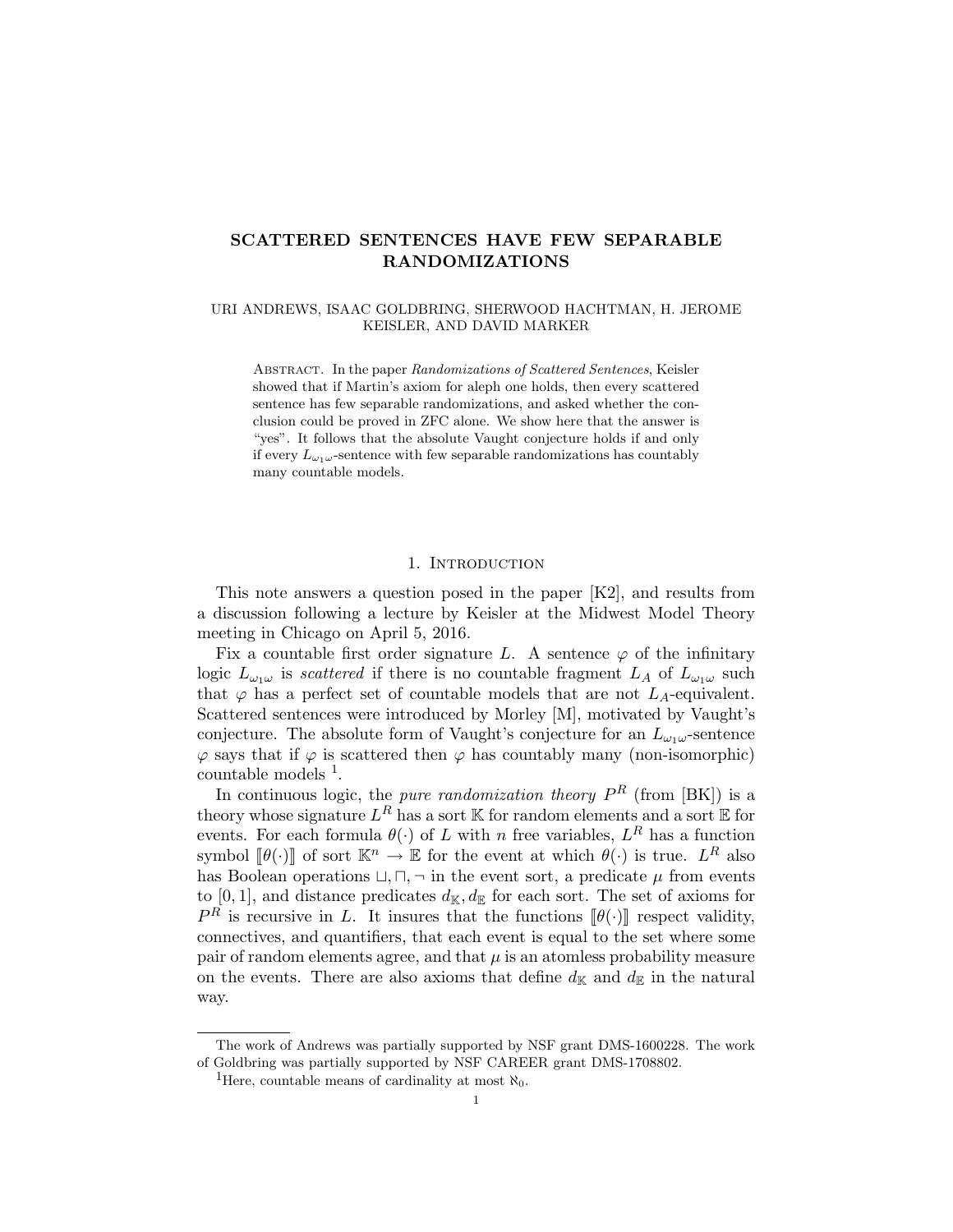Pre-models of  $P^R$  are called *randomizations*, and models of  $P^R$  are called complete randomizations. In Theorem 5.1 of [K2] (stated as Fact 2.4 below), it is shown that in a complete separable randomization, there is a unique mapping  $\lVert \cdot \rVert$  from  $L_{\omega_1\omega}$ -sentences to events that respects validity, countable connectives, and quantifiers. A separable randomization of an  $L_{\omega_1\omega}$ -sentence  $\varphi$  is a separable randomization whose completion satisfies  $\mu(\llbracket \varphi \rrbracket) = 1$ . Intuitively, in a separable randomization of  $\varphi$ , a random element is obtained by randomly picking an element of a random countable model of  $\varphi$ , with respect to some underlying probability space. An especially simple kind of randomization of  $\varphi$ , called a *basic randomization*, has random elements picked from some fixed countable family of countable models of  $\varphi$ , with the underlying probability space being the Lebesgue measure on the unit interval.  $\varphi$  is said to have *few separable randomizations* if every complete separable randomization of  $\varphi$  is isomorphic to a basic randomization.

The main results of [K2] are: If an  $L_{\omega_1\omega}$ -sentence  $\varphi$  has countably many countable models, then  $\varphi$  has few separable randomizations. If  $\varphi$  has few separable randomizations, then  $\varphi$  is scattered. If Martin's axiom for  $\aleph_1$ holds and  $\varphi$  is scattered, then  $\varphi$  has few separable randomizations. [K2] asks whether the conclusion of this last result can be proved in ZFC. Here we will show that the answer to that question is "yes". The idea will be to use the Shoenfield absoluteness theorem to eliminate the use of Martin's axiom.

The results in the preceding paragraph show that being scattered is equivalent to having few separable randomizations. The absolute Vaught conjecture for  $\varphi$  says that if  $\varphi$  is scattered then  $\varphi$  has countably many countable models. Thus the absolute Vaught conjecture is equivalent to the property that having few separable randomizations implies having countably many countable models.

### 2. Background

We refer to [BBHU] for background in continuous logic, [J] for background on absoluteness and Martin's axiom, and [K1] for background on  $L_{\omega_1\omega}$ . We assume throughout that  $\varphi$  is an  $L_{\omega_1\omega}$ -sentence that implies  $(\exists x)(\exists y)x \neq y$ . We will not need the formal statement of the axioms of  $P<sup>R</sup>$ , or the formal definition of  $[\![\psi(\cdot)]\!]$  for  $L_{\omega_1\omega}$ -formulas  $\psi(\cdot)$ . In this section we will state the definitions and results from [K2] that we will need.

Given two pre-structures N and P with signature  $L^R$ , an *isomorphism*  $h: \mathcal{N} \to \mathcal{P}$  is a mapping from  $\mathcal N$  into  $\mathcal P$  such that h preserves the truth values of all formulas of  $L^R$ , and every element of  $P$  is at distance zero from some element of  $h(\mathcal{N})$ . We call  $\mathcal P$  a **reduction of**  $\mathcal N$  if  $\mathcal P$  is obtained from  $\mathcal N$  by identifying elements at distance zero, and call  $\mathcal P$  a **completion** of  $\mathcal N$  if  $\mathcal P$  is a structure obtained from a reduction of  $\mathcal N$  by completing the metrics. Up to isomorphism, every pre-structure has a unique reduction and completion. The mapping that identifies elements at distance zero is called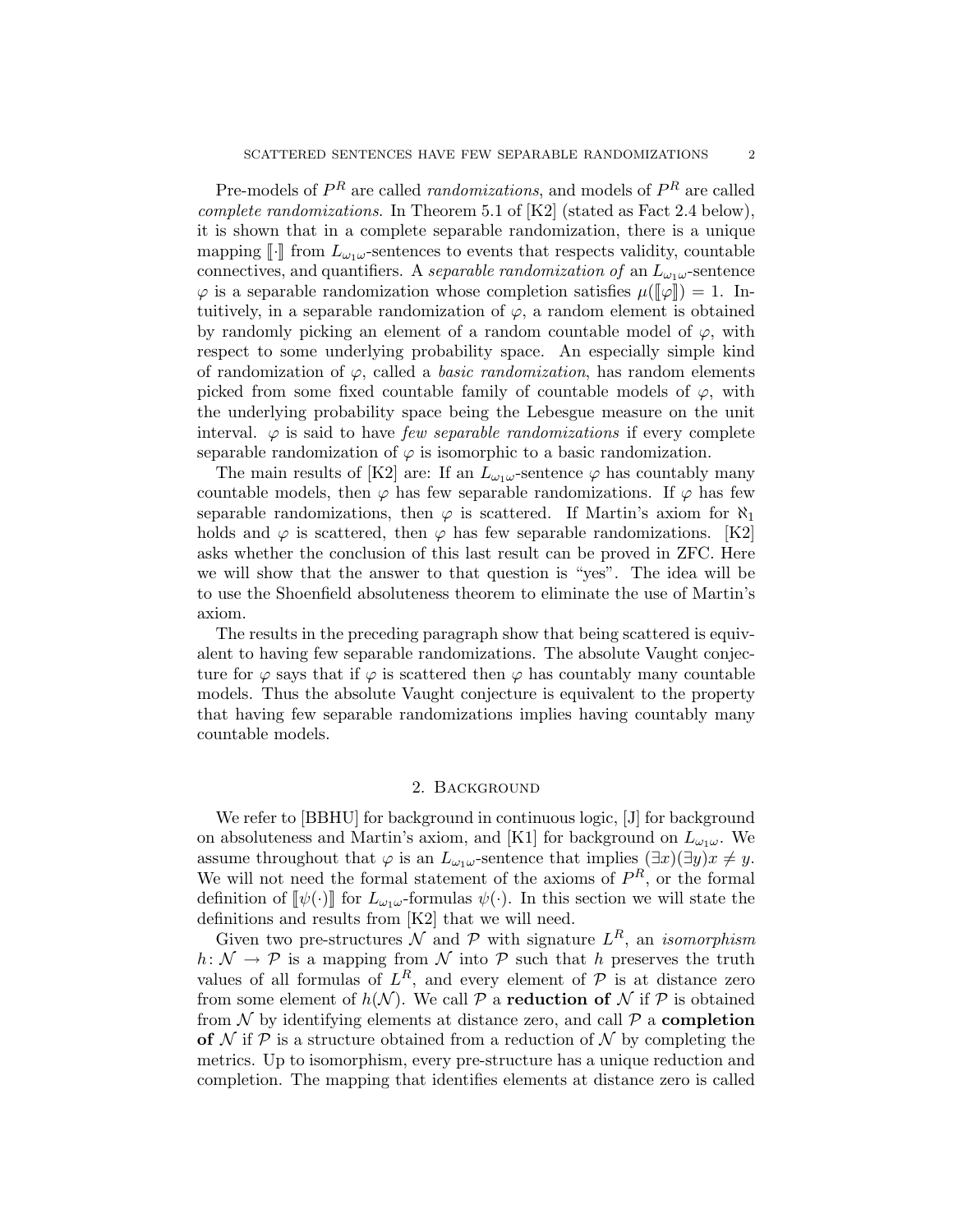the reduction mapping, and is an isomorphism from a pre-structure onto its reduction.

The axioms of  $P<sup>R</sup>$  have the following consequences:

$$
d_{\mathbb{K}}(\mathbf{f}, \mathbf{g}) = \mu([\![\mathbf{f} \neq \mathbf{g}]\!]), \quad \mathbf{d}_{\mathbb{E}}(\mathsf{A}, \mathsf{B}) = \mu(\mathsf{A} \triangle \mathsf{B}).
$$

$$
\mu([\![\exists x)(\exists y)x \neq y]\!]) = 1.
$$

 $\mu([\exists x)(\exists y)x \neq y]) = 1.$ <br>By the latter, every separable randomization is a separable randomization of  $(\exists x)(\exists y)x \neq y$ . Since  $P^R$  has axioms saying that the functions  $[\![\theta(\cdot)]\!]$  for first order  $\theta$  respect connectives, and that every event is equal to  $\llbracket a - b \rrbracket$ first order  $\theta$  respect connectives, and that every event is equal to  $\mathbf{a} = \mathbf{b}$ for some  $a, b$ , it follows that:

**Fact 2.1.** Suppose  $\mathcal{N} = (\mathcal{K}, \mathcal{B})$  and  $\mathcal{N}' = (\mathcal{K}', \mathcal{B}')$  are models of  $P^R$ , h maps  $K$  onto  $K'$ , and

$$
\mathcal{N} \models \mu([\![\theta(\vec{a})]\!]) \ge r \Leftrightarrow \mathcal{N}' \models \mu^{\mathcal{N}'}([\![\theta(h\vec{a})]\!]) \ge r
$$

for all first order  $\theta$ , tuples  $\vec{a}$  in K, and rational r. Then h can be extended to a unique isomorphism from  $N$  onto  $N'$ .

The simplest examples of randomizations are the Borel randomizations, defined as follows. Let  $\mathcal L$  be the family of Borel subsets of  $[0,1)$  and  $\lambda$  be the restriction of Lebesgue measure to  $\mathcal{L}$ .

**Definition 2.2.** The Borel randomization of a model  $\mathcal{M} \models (\exists x)(\exists y)x \neq y$ is the structure  $(M^{\mathcal{L}}, \mathcal{L})$  of sort  $L^R$  where  $\mathcal{M}^{\mathcal{L}}$  is the set of all functions  $f: [0,1] \to M$  with countable range such that  $\{t \mid f(t) = a\} \in \mathcal{L}$  for each  $a \in M$ ,  $\mathcal L$  has the usual Boolean operations,  $\mu$  is interpreted by  $\lambda$ , and

$$
[\![\theta(\vec{\bm{f}})]\!] = \{t \mid \mathcal{M} \models \theta(\vec{\bm{f}}(t))\}.
$$

A basic randomization of  $\varphi$  is formed by "gluing together" countably many Borel randomizations of countable models of  $\varphi$ .

Definition 2.3. Suppose that

- $[0, 1) = \bigcup_n B_n$  is a partition of  $[0, 1)$  into countably many Borel sets of positive measure;
- for each n,  $\mathcal{M}_n$  is a countable model of  $\varphi$ ;
- $\prod_n \mathcal{M}_n^{\mathsf{B}_n}$  is the set of all functions  $\boldsymbol{f} : [0,1) \to \bigcup_n M_n$  such that for all n,

 $(\forall t \in \mathsf{B}_n)$   $f(t) \in M_n$  and  $(\forall a \in M_n)$  { $t \in \mathsf{B}_n | f(t) = a$ }  $\in \mathcal{L}$ ;

•  $(\prod_n \mathcal{M}_n^{\mathsf{B}_n}, \mathcal{L})$  has the usual Boolean operations,  $\mu$  is interpreted by  $\lambda$ , and the  $\llbracket \theta(\cdot) \rrbracket$  functions are

$$
[\![\theta(\vec{f})]\!] = \bigcup_n \{t \in \mathsf{B}_n \mid \mathcal{M}_n \models \theta(\vec{f}(t))\}.
$$

 $(\prod_n \mathcal{M}_n^{\mathsf{B}_n}, \mathcal{L})$  is called a basic randomization of  $\varphi$ .

**Fact 2.4.** (Theorem 5.1 in [K2]) Let  $\mathcal{P} = (\mathcal{K}, \mathcal{E})$  be a complete separable randomization, and let  $\Psi_n$  be the class of  $L_{\omega_1\omega}$  formulas with n free variables. There is a unique family of functions  $[\![\psi(\cdot)]\!]^{\mathcal{P}}, \psi \in \bigcup_n \Psi_n$ , such that: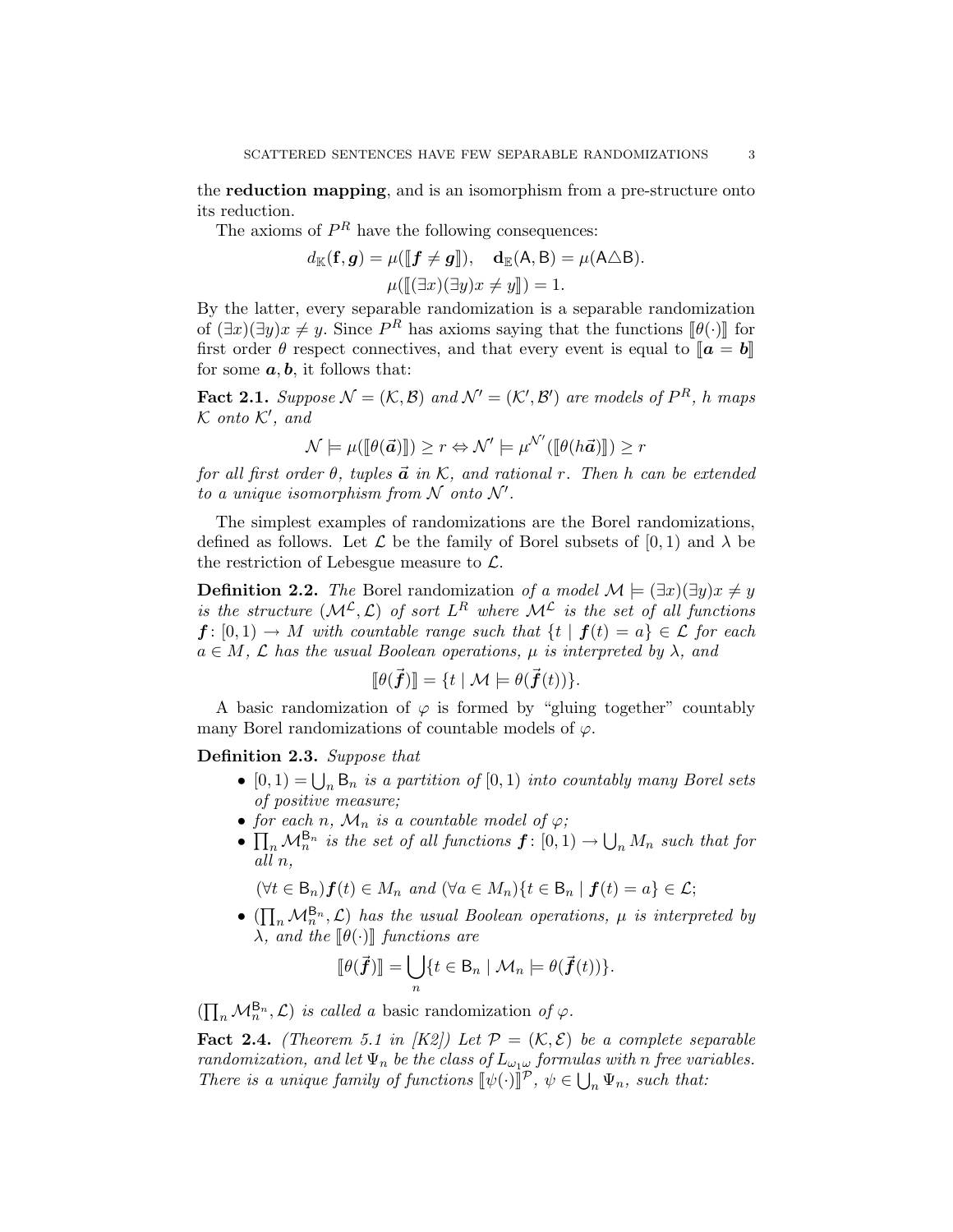- (i) When  $\psi \in \Psi_n$ ,  $[\psi(\cdot)]^{\mathcal{P}} : \mathcal{K}^n \to \mathcal{E}$ .<br>
(ii) When  $\psi$  is a first order formula
- (ii) When  $\psi$  is a first order formula,  $[\![\psi(\cdot)]\!]^{\mathcal{P}}$  is the usual event function<br>for the structure  $\mathcal{P}$ for the structure P.
- (iii)  $[\neg \psi(\vec{f})]^{P} = \neg [\psi(\vec{f})]^{P}$ .<br>(iii)  $[\psi(\vec{f})]^{P} = \psi(\vec{f})^{P}$ .
- (iv)  $[(\psi_1 \vee \psi_2)(\vec{f})]^{\mathcal{P}} = [\psi_1(\vec{f})]^{\mathcal{P}} \sqcup [\psi_2(\vec{f})]^{\mathcal{P}}.$
- (v)  $[\![\bigvee_k \psi_k(\vec{f})]\!]^{\mathcal{P}} = \sup_k [\![\psi_k(\vec{f})]\!]^{\mathcal{P}}.$
- (vi)  $[(\exists u)\theta(u,\vec{f})]^{\mathcal{P}} = \sup_{\bm{g}\in\mathcal{K}}[\![\theta(\bm{g},\vec{f})]\!]^{\mathcal{P}}$ .

Moreover, for each  $\psi \in \Psi_n$ , the function  $[\![\psi(\cdot)]\!]^p$  is Lipschitz continuous with bound one, that is, for any pair of n-tuples  $\vec{f}, \vec{h} \in \mathcal{K}^n$  we have

$$
d_{\mathbb{E}}(\llbracket \psi(\vec{\bm{f}}) \rrbracket^{\mathcal{P}}, \llbracket \psi(\vec{\bm{h}}) \rrbracket^{\mathcal{P}}) \leq \sum_{m < n} d_{\mathbb{K}}(\bm{f}_m, \bm{h}_m).
$$

**Definition 2.5.** Let  $\mathcal N$  be a separable randomization with completion  $\mathcal P$ , and  $\varphi$  be an  $L_{\omega_1\omega}$ -sentence. We write

$$
\mu^{\mathcal{N}}(\llbracket \varphi \rrbracket) = \mu^{\mathcal{P}}(\llbracket \varphi \rrbracket) = \mu(\llbracket \varphi \rrbracket^{\mathcal{P}}).
$$

If  $\mu^{\mathcal{N}}([\![\varphi]\!]) = 1$ , we say that N is a randomization of  $\varphi$ .<br>We say that  $\varphi$  has four soperable randomizations if ex-

We say that  $\varphi$  has few separable randomizations if every complete separable randomization of  $\varphi$  is isomorphic to a basic randomization of  $\varphi$ .

**Fact 2.6.** ( $|K2|$ , Lemma 4.3 and Theorem 4.6.) Every basic randomization of  $\varphi$  is isomorphic to its reduction, which is a complete separable randomization of  $\varphi$  (and thus a model of  $P^R$ ).

**Fact 2.7.** (Lemma 9.4 in [K2]) Let  $(\prod_{j\in J}\mathcal{M}_j^{\mathsf{B}_j}, \mathcal{L})$  be a basic randomization. For each  $j \in J$ , let  $\delta_j$  be a Scott sentence of  $\mathcal{M}_j$ . Then for each complete separable randomization  $P$  of  $\varphi$ , the following are equivalent.

- P is isomorphic to  $(\prod_{j\in J} {\mathcal M}_j^{\mathsf{B}_j}, {\mathcal{L}}).$
- $\mu^{\mathcal{P}}(\llbracket \delta_n \rrbracket) = \lambda(\mathsf{B}_j)$  for each  $j \in J$ .

**Fact 2.8.** (Lemma 9.5 in  $[K2]$ )  $\varphi$  has few separable randomizations if and only if for every complete separable randomization (or every countable randomization) N of  $\varphi$  there is a Scott sentence  $\delta$  such that  $\mu^{\mathcal{N}}([\![\delta]\!]) > 0$ .

Fact 2.9. (Theorem 10.1 in  $|K2\rangle$ ). If  $\varphi$  has few separable randomizations, then  $\varphi$  is scattered.

**Fact 2.10.** (Theorem 10.3 in [K2]). Assume that Lebesgue measure is  $\aleph_1$ additive (e.g. assume that  $MA(\aleph_1)$  holds). Then every scattered sentence has few separable randomizations.

Question 11.4 in [K2] asks whether or not the conclusion of Fact 2.10 can be proved in ZFC.

#### 3. The Main Result

We will prove the following theorem, which answers Question 11.4 in [K2] affirmatively.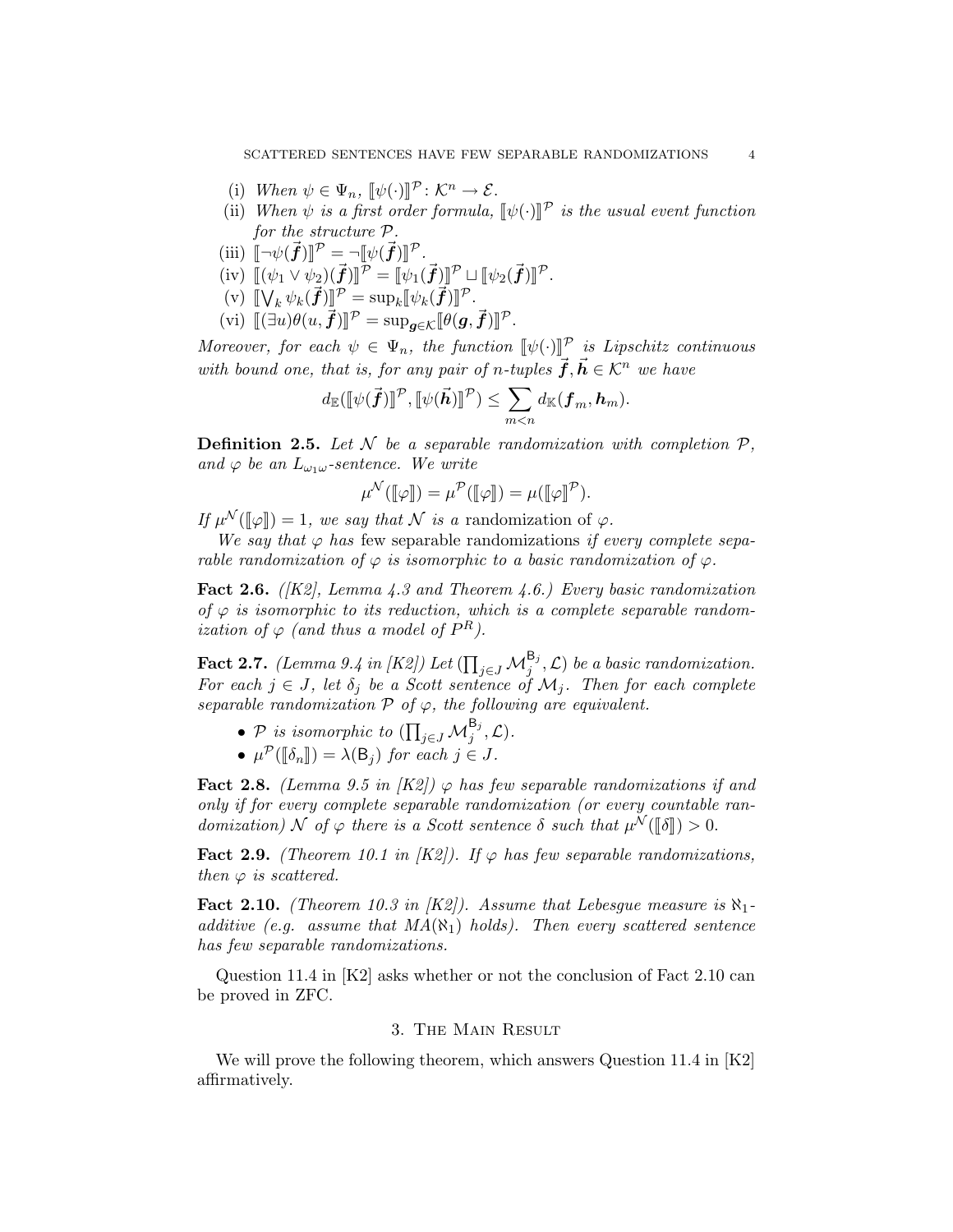Theorem 3.1. Every scattered sentence has few separable randomizations.

Fact 2.9 and Theorem 3.1 give us the following two corollaries.

**Corollary 3.2.** A sentence of  $L_{\omega_1\omega}$  is scattered if and only if it has few separable randomizations.

**Corollary 3.3.** For each  $L_{\omega_1\omega}$ -sentence  $\varphi$ , the following are equivalent.

- (i) The absolute Vaught conjecture for  $\varphi$  holds.
- (ii) If  $\varphi$  has few separable randomizations, then  $\varphi$  has countably many countable models.

Note that each countable pre-structure  $\mathcal{N} = (\mathcal{K}, \mathcal{B})$  in the signature  $L^R$ can be coded in a natural way by a first order structure with universe N and a countable signature indexed by N. In particular, the function  $\mu: \mathcal{B} \to [0, 1]$ can be coded by the set of  $(e, m, n) \in \mathbb{N}^3$  such that e codes an event E and  $m/n \leq \mu(E)$ .

Let  $A$  be the set of subsets of  $[0, 1)$  that are finite unions of intervals with rational endpoints. Given a countable model M of  $(\exists x)(\exists y)x \neq y$  with countable signature L, let  $\mathcal{M}^{\mathcal{A}}$  be the set of functions  $f : [0, 1) \to \mathcal{M}$  with finite range such that for each  $a \in \mathcal{M}$ ,  $f^{-1}(a) \in \mathcal{A}$ . Let  $\widetilde{\mathcal{M}}$  be the completion of  $(\mathcal{M}^{\mathcal{A}}, \mathcal{A})$ .  $\widetilde{\mathcal{M}}$  is isomorphic to the Borel randomization  $(\mathcal{M}^{\mathcal{L}}, \mathcal{L})$  of  $\mathcal{M}$ .  $\mathcal{A}$ ,  $\mathcal{M}$ , and  $\mathcal{M}^{\mathcal{A}}$  are countable and can be coded in the natural way by subsets of N.

**Lemma 3.4.** Let  $\mathcal{N} = (\mathcal{K}, \mathcal{B})$  be a countable randomization with a coding. Then the statement (S) below is equivalent (in ZFC) to a  $\Sigma^1_1$  formula with parameter N .

(S) There exists a Scott sentence  $\delta$  such that  $\mu^{\mathcal{N}}([\![\delta]\!]) > 0$ .

*Proof.* For each event C in the completion of N such that  $\mu(C) > 0$ , let  $\mu(C)$ be the conditional measure such that

$$
(\mu|C)(E) = \mu(E \sqcap C)/\mu(C),
$$

and let  $\mathcal{N}$  |C be the completion of the pre-structure obtained from  $\mathcal{N}$  by replacing  $\mu$  by  $\mu$  C. We first show that (S) is equivalent to the following statement.

- (S') There exists a countable model M of  $(\exists x)(\exists y)x \neq y$  and an event C
	- in the completion of N such that  $\mu(\mathsf{C}) > 0$  and  $\mathcal{N} | \mathsf{C} \cong \widetilde{\mathcal{M}}$ .

Assume (S). Let  $\delta$  be a Scott sentence  $\delta$  such that  $\mu^{\mathcal{N}}([\![\delta]\!]) > 0$ . Let  $-\llbracket \delta \rrbracket$  which is an overt of positive measure in the completion of  $\mathcal{N}$ .  $C = \lbrack \! \lbrack \delta \rbrack \! \rbrack$ , which is an event of positive measure in the completion of N. Then  $\mu^{\mathcal{N}|\mathsf{C}}([\![\delta]\!]) = 1$ , so  $\mathcal{N}|\mathsf{C}$  is a separable randomization of  $\delta$ . Let  $\mathcal{M}$  be a countable model of  $\delta$ . By Fact 2.7, we have  $\mathcal{N} \mid C \cong \widetilde{\mathcal{M}}$ , so (S') holds.

Now assume (S'). By Scott's theorem,  $M$  has a Scott sentence  $\delta$ . Then by Fact 2.7,  $\mu^{\widetilde{\mathcal{M}}}(\llbracket \delta \rrbracket) = 1$ , so

$$
1 = \mu^{\mathcal{N}|\mathsf{C}}([\![\delta]\!]) = \mu^{\mathcal{N}}(\mathsf{C} \sqcap [\![\delta]\!]) / \mu^{\mathcal{N}}(\mathsf{C}).
$$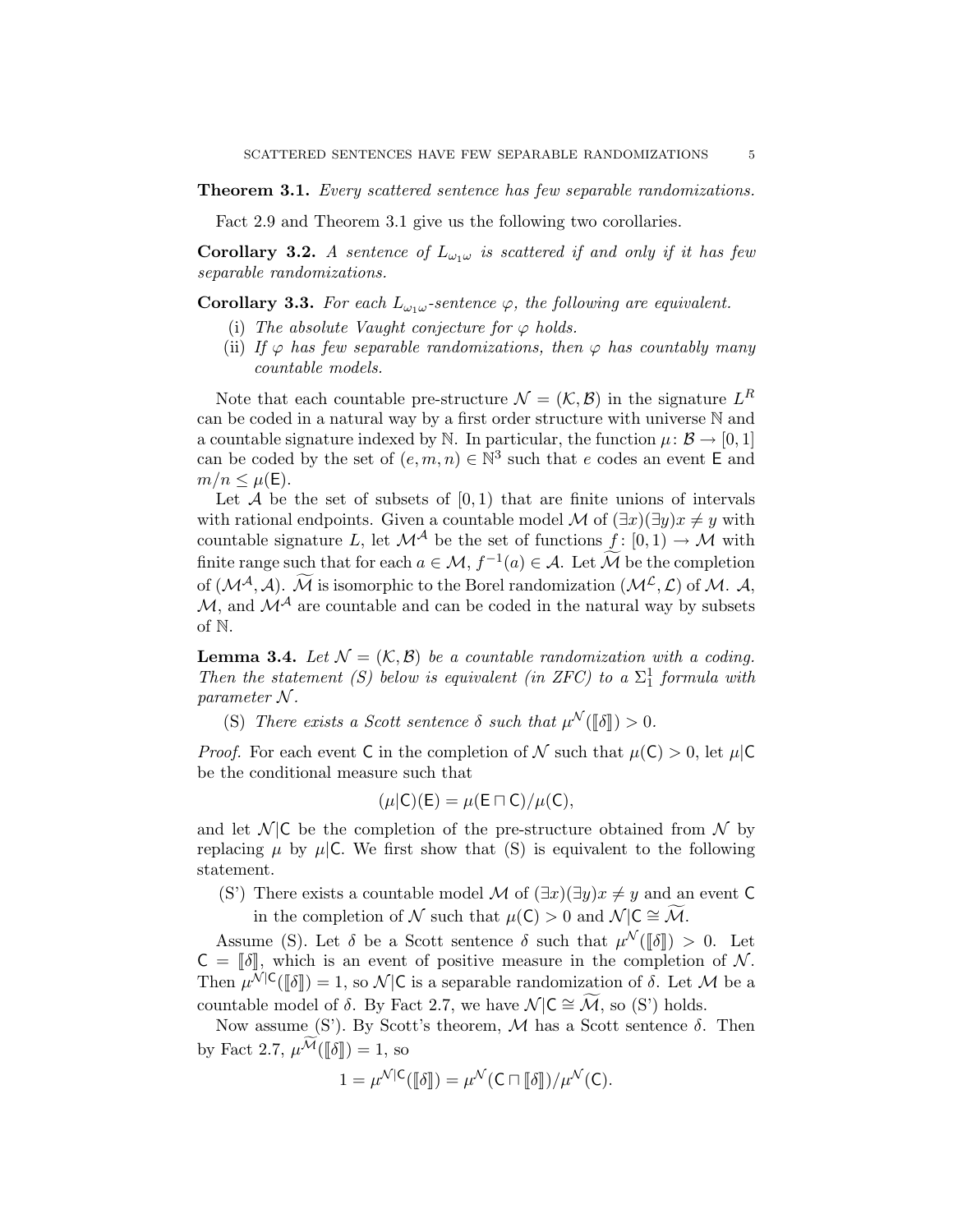Hence

$$
\mu^{\mathcal{N}}(\llbracket \delta \rrbracket) \ge \mu^{\mathcal{N}}(C \sqcap \llbracket \delta \rrbracket) = \mu^{\mathcal{N}}(C) > 0,
$$

so (S) holds.

We now show that  $(S')$  is equivalent to the following statement.

- $(S<sup>n</sup>)$  There exists a countable coded structure M with at least 2 elements, a sequence  $\mathsf{B}\colon\mathbb{N}\to\mathcal{B}$ , and double sequences  $\alpha\colon\mathbb{N}\times\mathbb{N}\to\mathcal{M}^{\mathcal{A}}$ ,  $\beta: \mathbb{N} \times \mathbb{N} \to \mathcal{K}$  such that
	- (a) B is Cauchy convergent in  $d_{\mathbb{E}}$ , and  $\lim_{n\to\infty}\mu(\mathsf{B}_n)>0$ .
	- (b) For each  $m \in \mathbb{N}$ ,  $\langle \alpha_{m,n} | n \in \mathbb{N} \rangle$  and  $\langle \beta_{m,n} | n \in \mathbb{N} \rangle$  are Cauchy convergent in  $d_{\mathbb{K}}$ .
	- (c) For each  $x \in \mathcal{M}^{\mathcal{A}}$ , there exists  $m_x \in \mathbb{N}$  such that  $\alpha_{m_x,n} = x$  for all  $n \in \mathbb{N}$ , and for each  $y \in \mathcal{K}$ , there exists  $m_y \in \mathbb{N}$  such that  $\beta_{m_y,n} = y$  for all  $n \in \mathbb{N}$ .
	- (d) For each L-formula  $\psi(v_1,\ldots,v_k)$ ,

$$
\lim_{n\to\infty}\mu^{\mathcal{M}}(\llbracket\psi(\alpha_{1,n},\ldots,\alpha_{k,n})\rrbracket)=\lim_{n\to\infty}\mu^{\mathcal{N}}(\llbracket\psi(\beta_{1,n},\ldots,\beta_{k,n})\rrbracket\sqcap\mathsf{B}_n)/\mu^{\mathcal{N}}(\mathsf{B}_n).
$$

In (S"),  $\mathcal N$  and  $\mathcal M$  are coded structures, so (S") is clearly  $\Sigma^1_1$  with parameter  $\mathcal{N}$ .

The functions  $[\![\psi(\cdot)]\!]$  are uniformly continuous in each model of  $P^R$ . Whenever (a) and (b) hold, for each  $m, n \in \mathbb{N}$  the reduction maps send  $\alpha_{m,n}$  to an element  $\alpha''_{m,n}$  of  $\widetilde{\mathcal{M}}$ , and  $\beta_{m,n}$  to an element  $\beta''_{m,n}$  of  $\mathcal{N}|\mathsf{C}$ , and the limits  $\alpha'_m = \lim_{n \to \infty} \alpha''_{m,n}$  in  $\widetilde{\mathcal{M}}$  and  $\beta'_m = \lim_{n \to \infty} \beta''_{m,n}$  in  $\mathcal{N}|\mathsf{C}$  exist. Therefore, (a) and (b) imply that for each L-formula  $\psi(v_1, \ldots, v_k)$ ,

$$
(3.1) \qquad \mu^{\mathcal{M}}(\llbracket \psi(\alpha'_1,\ldots,\alpha'_k)\rrbracket) = \lim_{n \to \infty} \mu^{\mathcal{M}}(\llbracket \psi(\alpha_{1,n},\ldots,\alpha_{k,n})\rrbracket)
$$

and

$$
(3.2) \ \ \mu^{\mathcal{N}|\mathsf{C}}(\llbracket \psi(\beta'_1,\ldots,\beta'_k)\rrbracket) = \lim_{n \to \infty} \mu^{\mathcal{N}}(\llbracket \psi(\beta_{1,n},\ldots,\beta_{k,n})\rrbracket \sqcap \mathsf{B}_n) / \mu^{\mathcal{N}}(\mathsf{B}_n).
$$

We next assume that  $(S')$  holds for some  $M$  and  $C$ , and prove  $(S'')$ . We may take M to be a coded structure, and let h be an isomorphism from  $\mathcal{N}|\mathsf{C}$ to  $\widetilde{\mathcal{M}}$ . We may choose mappings  $\alpha'$  from  $\mathbb N$  into  $\widetilde{\mathcal{M}}$  and  $\beta'$  from  $\mathbb N$  into  $\mathcal N$ |C such that  $\text{range}(\alpha')$ ,  $\text{range}(\beta')$  contain the images of  $\mathcal{M}^{\mathcal{A}}$  and K under the reduction maps, and  $\alpha'_n = h(\beta'_n)$  for each  $n \in \mathbb{N}$ . Then for each L-formula  $\psi(v_1,\ldots,v_k),$ 

(3.3) 
$$
\mu^{\widetilde{\mathcal{M}}}([\![\psi(\alpha'_1,\ldots,\alpha'_k)]\!]) = \mu^{\mathcal{N}|\mathsf{C}}([\![\psi(\beta'_1,\ldots,\beta'_k)]\!]).
$$

One can choose a sequence  $B: \mathbb{N} \to \mathcal{B}$ , and double sequences  $\alpha: \mathbb{N} \times \mathbb{N} \to$  $\mathcal{M}^{\mathcal{A}}, \beta \colon \mathbb{N} \times \mathbb{N} \to \mathcal{K}$  such that (c) holds, the reduction of  $B_n$  converges to C, and for each  $m \in \mathbb{N}$  the reductions of  $\alpha_{m,n}$  and  $\beta_{m,n}$  converge to  $\alpha'_m$  and  $\beta'_m$  respectively. Then conditions (a) and (b) hold, so (3.1) and (3.2) hold for each L-formula  $\psi(v_1, \ldots, v_k)$ , By (3.3), condition (d) holds, and hence (S") holds.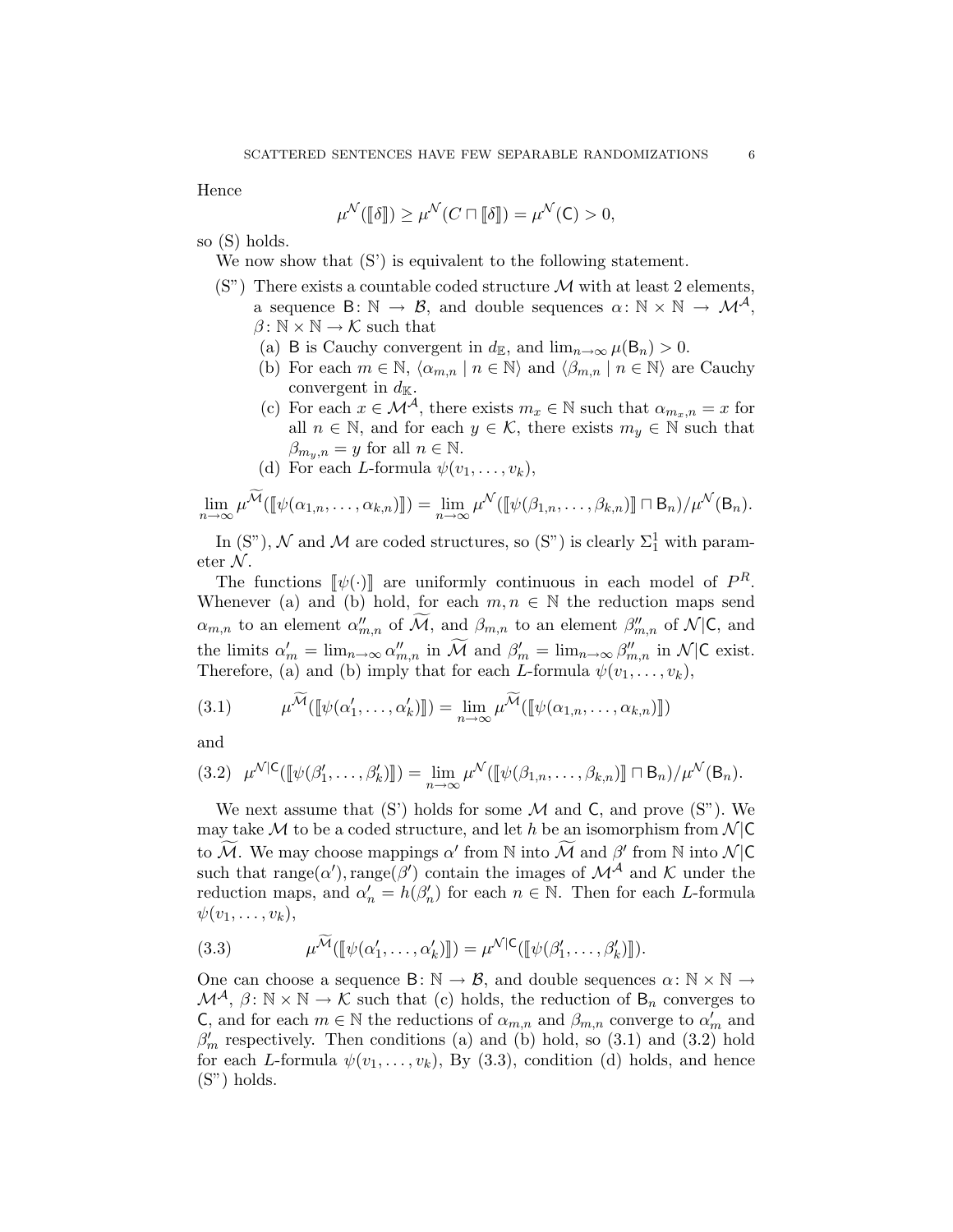Finally, we assume (S") and prove (S"). Let  $C = \lim_{n \to \infty} B_n$  in the completion of  $\beta$ . Since (a) and (b) hold, (3.1) and (3.2) hold for each L-formula  $\psi(v_1,\ldots,v_k)$ . Then by (d), (3.3) holds for every  $\psi$ . By (c), range $(\alpha') \supseteq \mathcal{M}^{\mathcal{A}}$ and range( $\beta'$ )  $\supseteq$  K. Therefore range( $\alpha'$ ) is dense in the K-sort of  $\widetilde{\mathcal{M}}$ , and range( $\beta'$ ) is dense in the K-sort of N|C. Hence every element of  $\widetilde{\mathcal{M}}$  of sort K is equal to  $\lim_{k\to\infty} \alpha'_{m_k}$  for some sequence  $(m_0, m_1, ...) \in \mathbb{N}^{\mathbb{N}}$ , and similarly for  $\mathcal{N}|\mathsf{C}$  and  $\beta'$ . Since  $d_{\mathbb{K}}(\boldsymbol{a},\boldsymbol{b}) = \mu([\boldsymbol{a} \neq \boldsymbol{b}])$  in any model of  $P^R$ ,  $\lim_{k\to\infty} \alpha'_{m_k}$  exists in  $\widetilde{\mathcal{M}}$  if and only if  $\lim_{k\to\infty} \beta'_{m_k}$  exists in  $\mathcal{N}|\mathsf{C}$ . Whenever  $\lim_{k\to\infty} \alpha'_{m_k}$  exists in  $\widetilde{\mathcal{M}}$ , let  $h(\lim_{k\to\infty} \alpha'_{m_k}) = \lim_{k\to\infty} \beta'_{m_k}$ . Then h maps the K-sort of  $\overline{\mathcal{M}}$  onto the K-sort of  $\mathcal{N}$  C. Since (3.3) holds and the functions  $\llbracket \psi(\cdot) \rrbracket$  are uniformly continuous in M and N |C,

$$
\mu^{\mathcal{M}}(\llbracket \psi(\vec{\bm{a}}) \rrbracket) = \mu^{\mathcal{N}|\mathsf{C}}(\llbracket \psi(h\vec{\bm{a}}) \rrbracket)
$$

for each L-formula  $\psi$  and tuple  $\vec{a}$  of sort  $\mathbb{K}$  in  $\widetilde{\mathcal{M}}$ . Therefore by Fact 2.1, h can be extended to an isomorphism from  $\widetilde{\mathcal{M}}$  onto  $\mathcal{N}$  |C. This proves (S').  $\Box$ 

By a *transitive model* of a set of sentences  $Z$  we mean a transitive set  $V$ such that  $(V, \in) \models Z$ . It is well known that there is a finite subset  $ZFC_0$ of the set of axioms of ZFC such that the Shoenfield absoluteness theorem holds for all transitive models of  $ZFC_0$ . Assume hereafter that  $ZFC_0$  is a finite subset of  $ZFC$  with that property, and also that  $ZFC<sub>0</sub>$  implies every result stated in Section 2, Lemma 3.4 above, and every consequence of ZFC that is used in the proofs of Lemmas 3.5 and 3.6 below.

**Lemma 3.5.** Let V,  $V[G]$  be transitive models of ZFC<sub>0</sub> such that the signature L is in V, and  $V \subseteq V[G]$ . Suppose that in V it is true that  $\varphi$  is an  $L_{\omega_1\omega}$ -sentence and  $\mathcal{N} = (\mathcal{K}, \mathcal{B})$  is a countable randomization. Then in  $V[G]$ it is also true that  $\varphi$  is an  $L_{\omega_1\omega}$ -sentence and  $\mathcal{N} = (\mathcal{K}, \mathcal{B})$  is a countable randomization, and  $\mu^{\mathcal{N}}(\llbracket \varphi \rrbracket)$  has the same value in V as in V[G]. Hence

 $V \models \mathcal{N}$  is a countable randomization of  $\varphi$ 

if and only if

 $V[G] \models \mathcal{N}$  is a countable randomization of  $\varphi$ .

Proof. It is easily proved using induction on the complexity of formulas that

$$
V[G] \models \varphi
$$
 is a an  $L_{\omega_1 \omega}$ -sentence.

Since the set of axioms of  $P^R$  is recursive in L, the property of being a countable randomization is  $\Sigma_1$ , and hence

 $V[G] \models \mathcal{N}$  is a countable randomization.

Let P be the completion of N in V, and Q be the completion of N in  $V[G]$ . In  $V[G], \mathcal{P}$  is a separable randomization that is not necessarily complete, and Q is the completion of N and also the completion of P. For each  $L_{\omega_1\omega}$ formula  $\psi(\cdot)$  in V, let  $[\![\psi(\cdot)]\!]^{\mathcal{P}}$  be the function obtained by applying Fact 2.4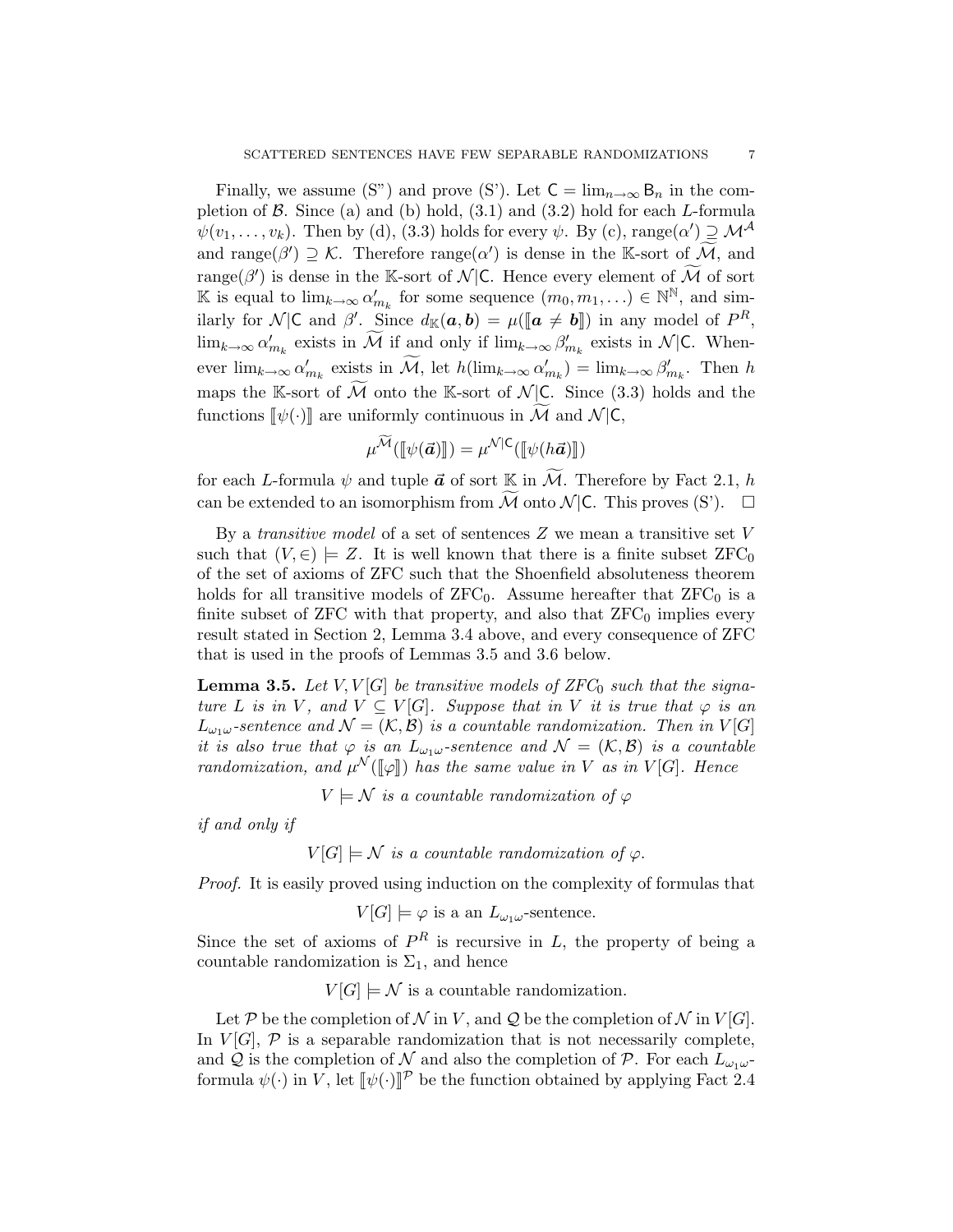to P in V, and let  $[\![\psi(\cdot)]\!]^{\mathcal{Q}}$  be the function obtained by applying Fact 2.4<br>to Q in  $V[C]$ . Heing Conditions (i) (vi) of Fact 2.4, we show by induction to  $Q$  in  $V[G]$ . Using Conditions (i)–(vi) of Fact 2.4, we show by induction on complexity that for every  $L_{\omega_1\omega}$ -formula  $\psi(\cdot)$  in V and tuple  $\vec{f}$  in the reduction of K,  $[\![\psi(\vec{f})]\!]^{\mathcal{P}} = [\![\psi(\vec{f})]\!]^{\mathcal{Q}}$ . The base step for first order formulas and the steps for negation and finite disjunction are easy.

Countable disjunction step: Let  $\psi = \bigvee_k \psi_k$ , and suppose  $\vec{f}$  is in the reduction of K and that  $[\![\psi_k(\vec{f})]\!]^{\mathcal{P}} = [\![\psi_k(\vec{f})]\!]^{\mathcal{Q}}$  holds for each  $k \in \mathbb{N}$ . Let  $\psi'_k = \bigvee_{n \leq k} \psi_n$ . Then  $[\![\psi'_k(\vec{f})]\!]^{\mathcal{P}} = [\![\psi'_k(\vec{f})]\!]^{\mathcal{Q}}$  for each  $k \in \mathbb{N}$ , and

$$
\llbracket \psi(\vec{\bm{f}}) \rrbracket^{\mathcal{P}} = \lim_{k \to \infty} \llbracket \psi'_k(\vec{\bm{f}}) \rrbracket^{\mathcal{P}} = \lim_{k \to \infty} \llbracket \psi'_k(\vec{\bm{f}}) \rrbracket^{\mathcal{Q}} = \llbracket \psi(\vec{\bm{f}}) \rrbracket^{\mathcal{Q}}.
$$

Existential quantifier step: Let  $\psi(\vec{u}) = (\exists v)\theta(\vec{u}, v)$  and suppose that  $[\![\theta(\vec{f}, g)]\!]^{\mathcal{P}} = [\![\theta(\vec{f}, g)]\!]^{\mathcal{Q}}$  for all  $\vec{f}, g$  in the reduction of K. Since the reduction of K is done in the sert K parts of both  $\mathcal{P}$  and  $\mathcal{Q}$  and the functions duction of K is dense in the sort K parts of both  $P$  and  $Q$ , and the functions  $[\![\theta(\cdot)]\!]^{\mathcal{D}}$  and  $[\![\theta(\cdot)]\!]^{\mathcal{Q}}$  are both Lipschitz continuous with bound 1 by Fact 2.4, it follows that  $[\![\psi(\vec{f})]\!]^{\mathcal{P}} = [\![\psi(\vec{f})]\!]^{\mathcal{Q}}$ . This completes the induction.<br>Event given in  $\mathcal{P}$  has the same measure in  $V$  as in  $V[\mathcal{O}]$ . In r

Every event in  $P$  has the same measure in V as in  $V[G]$ . In particular, for the sentence  $\varphi$ , the measure of  $[\![\varphi]\!]^{\mathcal{P}}$  is the same in V as in  $V[G]$ . We have

$$
V \models \mu^{\mathcal{N}}(\llbracket \varphi \rrbracket) = \mu(\llbracket \varphi \rrbracket^{\mathcal{P}})
$$

and

$$
V[G] \models \mu^{\mathcal{N}}(\llbracket \varphi \rrbracket) = \mu(\llbracket \varphi \rrbracket^{\mathcal{Q}}) = \mu(\llbracket \varphi \rrbracket^{\mathcal{P}}).
$$

Therefore  $\mu^{\mathcal{N}}(\llbracket \varphi \rrbracket)$  has the same value in V as in  $V[G]$ .

Lemma 3.5 can also be proved by using the continuous analogue of the infinitary logic  $L_{\omega_1\omega}$ . Lemma 5.18 in the paper [EV] shows that for any metric structure  $P$  and continuous infinitary sentence  $\Theta$  in V, the value of  $\Theta$  in P computed in V is the same as the value computed in V[G]. Using Fact 2.4, one can find a continuous infinitary sentence  $\Theta$  that has the same value as  $\mu([\![\theta]\!]^{\mathcal{P}})$  in any complete separable randomization  $\mathcal{P}$ , and then use Lemma 5.18 in [EV] to get Lemma 3.5.

**Lemma 3.6.** In any countable transitive model V of  $ZFC_0$ , it is true that every scattered sentence has few separable randomizations.

Proof. By the result of Solovay and Tennenbaum, there is a countable transitive model  $V[G]$  of  $\rm ZFC_0$  with the same ordinals as V such that  $V \subseteq V[G]$ and Martin's Axiom for  $\aleph_1$  holds in  $V[G]$ . Suppose that in V it is true that  $\varphi$  is a scattered sentence,  $\mathcal N$  is a countable randomization with a coding, and  $\mu^{\mathcal{N}}([\![\varphi]\!]) = 1.$ <br>We now work i

We now work in  $V[G]$ , and prove the statement (S) of Lemma 3.4. The property of being a scattered sentence is  $\Pi_2^1$ , so by the Shoenfield absoluteness theorem,  $\varphi$  is a still scattered sentence. By Lemma 3.5,  $\mathcal N$  is still a countable randomization with  $\mu^{\mathcal{N}}([\varphi]) = 1$ . So the completion of  $\mathcal{N}$  is a complete separable randomization of  $\varphi$ . By East 2.10 and Martin's axiom  $\varphi$ complete separable randomization of  $\varphi$ . By Fact 2.10 and Martin's axiom,  $\varphi$